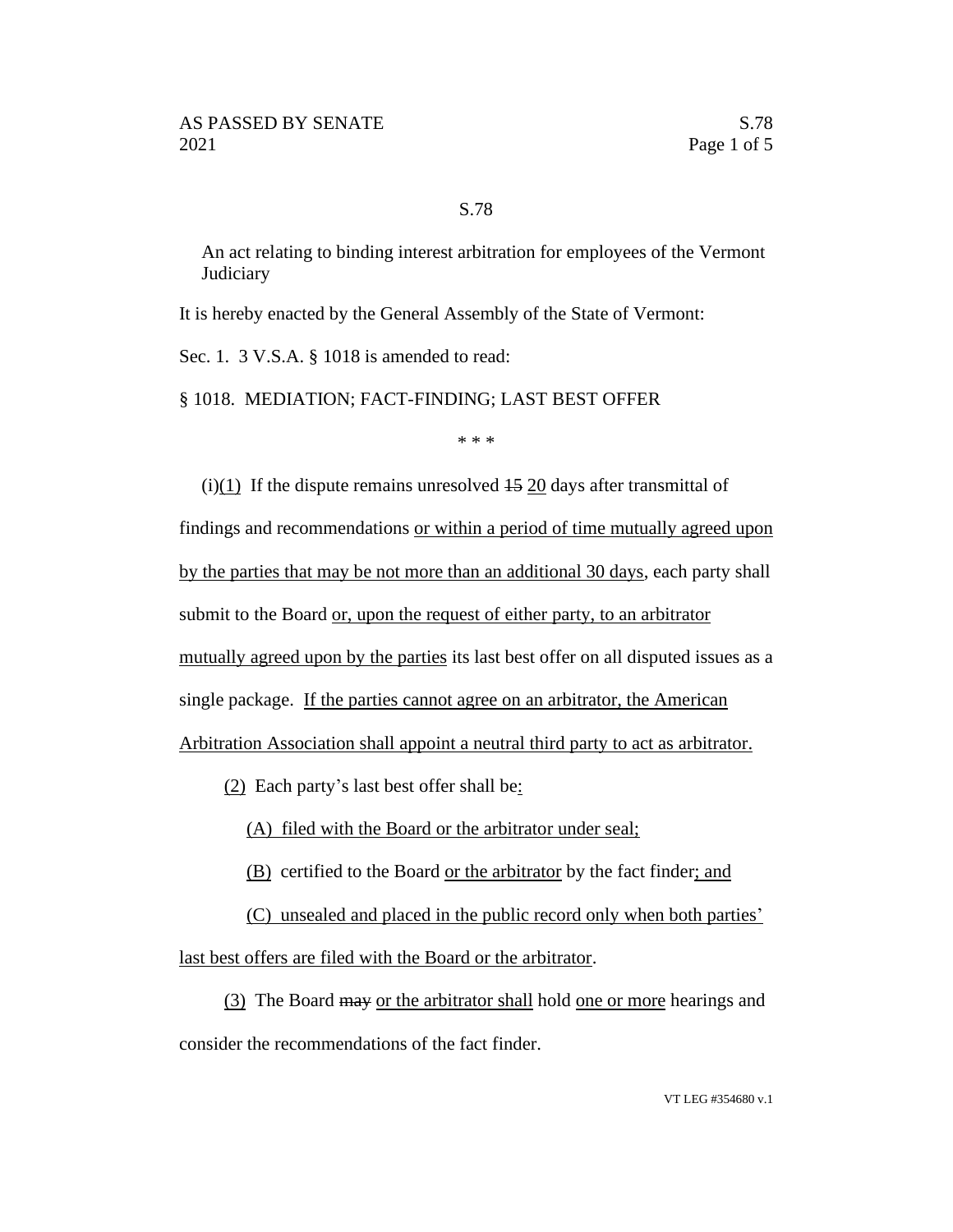(4)(A) Within 30 days of the certifications, the Board or the arbitrator shall select between the last best offers of the parties, considered in their entirety without amendment, and shall determine its cost.

(B) If the Board or the arbitrator finds that the last best offers of both parties are unreasonable and likely to produce undesirable results or likely to result in a long-lasting negative impact upon the parties' collective bargaining relationship, then the Board or the arbitrator may select the recommendation of the fact finder under subsection (g) of this section as to those disputed issues submitted to the Board or the arbitrator in the last best offers.

(5) The Board or the arbitrator shall not issue an order under this subsection that is in conflict with any law or rule or that relates to an issue that is not bargainable.

(6) The decision of the Board or the arbitrator shall be final and binding on the parties.

Sec. 2. 3 V.S.A. § 1019 is amended to read:

## § 1019. MEDIATION-ARBITRATION

(a) Notwithstanding section 1018 of this title or any other law, the parties may agree in advance to a mediation and arbitration procedure.

VT LEG #354680 v.1 (b) The parties may jointly select a mediator. If they are unable to agree, either party may petition the Board to appoint a mediator who shall be a person of high standing and in no way actively connected with labor or management.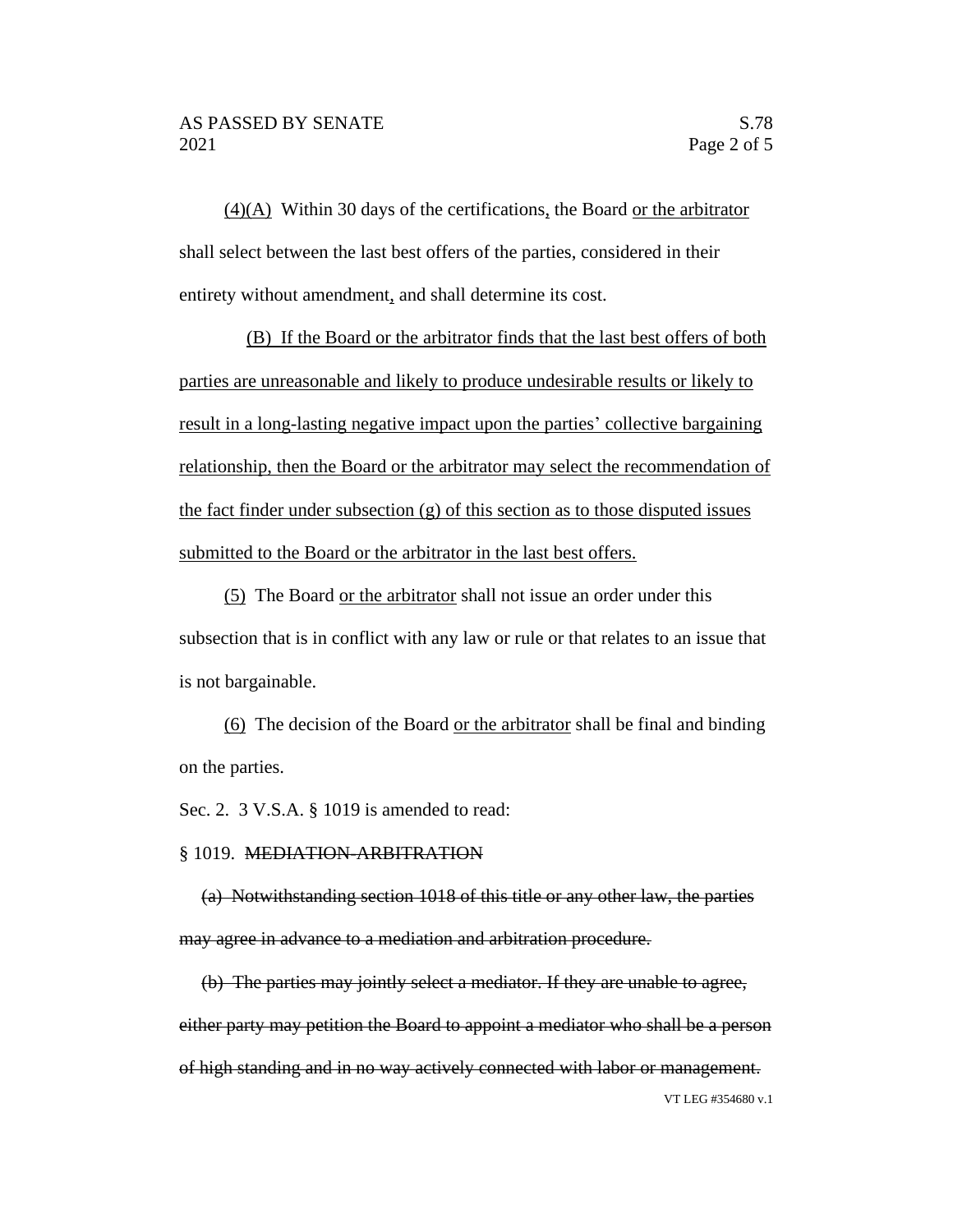The mediator may not be a person who has served as a mediator at an earlier stage of the same proceedings.

(c) The mediator shall encourage the parties to reach a voluntary settlement of the dispute, but may, after a reasonable period of mediation, as determined by the mediator, certify to the Board that the impasse continues and end mediation efforts.

(d) If the impasse remains unresolved for 15 days after the mediator's certification to the Board, either party may petition the Board to appoint an arbitrator who has been mutually agreed upon by the parties. If the parties fail to agree on an arbitrator within five days, the Board shall appoint an arbitrator who shall be a person of high standing and not actively connected with labor or management.

(e) A hearing before an arbitrator shall be informal and the Rules of Evidence for judicial proceedings shall not be binding. The arbitrator may consider any relevant evidence. The arbitrator may administer oaths and may issue subpoenas to persons and documents and other evidence relating to the issues presented.

(f) In reaching a decision, the arbitrator shall consider the factors in subsection 1018(f) of this title.

VT LEG #354680 v.1 (g) The arbitrator shall submit a report, including its costs, to the parties and to the Board no later than 30 days after the termination of the hearing,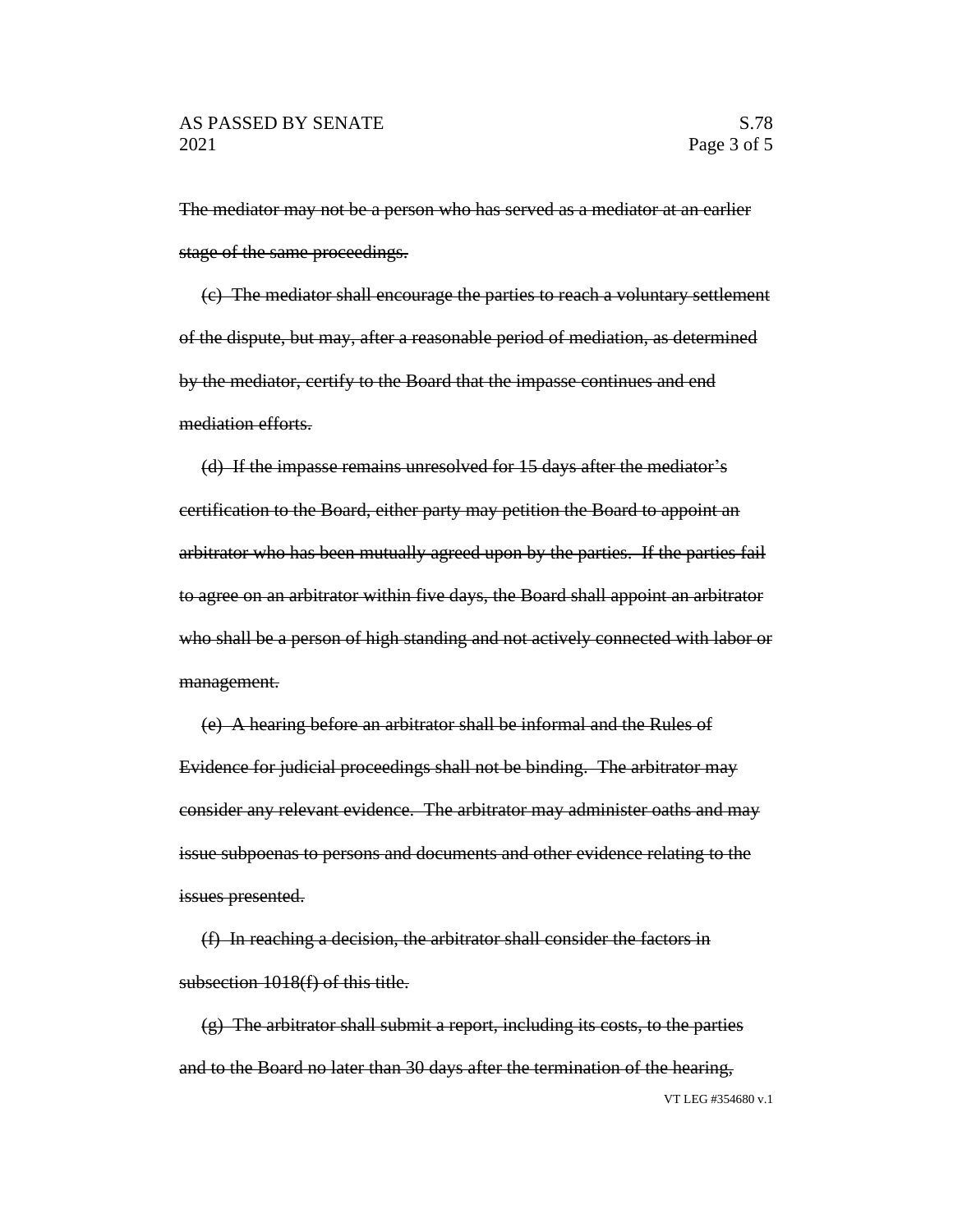unless the time is extended by agreement of both parties. The determination by the arbitrator on all issues shall be final and binding on the parties and shall not be appealable to the Board or to any other judicial or administrative quasijudicial challenge, except as follows:

(1) A party may request the arbitrator to modify an award if the request is made within 30 days after delivery of the award to the applicant. An arbitrator may modify an award if the arbitrator finds one of the following:

(A) There was an evident miscalculation of figures or an evident mistake in the description of any person, thing or property referred to in the award.

(B) The award was based on a matter not submitted and the award may be corrected without affecting the merits of the decision upon the issues submitted.

(C) The award is imperfect in a matter of form that does not affect the merits of the controversy.

(2) Notwithstanding any law to the contrary, upon application of a party, a Superior Court shall vacate an arbitration award based on one of the following:

(A) The award was procured by corruption, fraud, or other undue means.